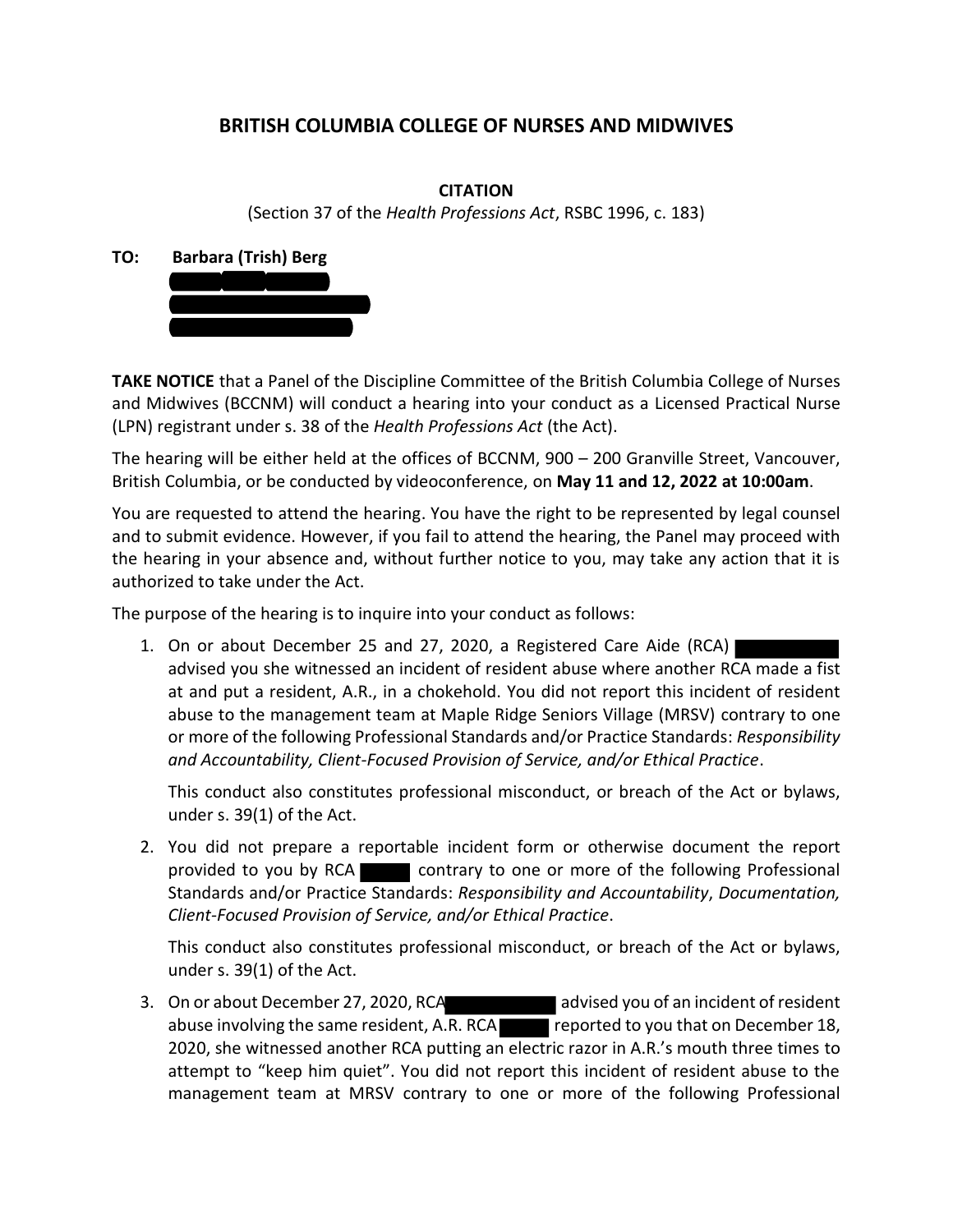Standards and/or Practice Standards: *Responsibility and Accountability, Client-Focused Provision of Service, and/or Ethical Practice*.

This conduct also constitutes professional misconduct, or breach of the Act or bylaws, under s. 39(1) of the Act.

4. You did not prepare a reportable incident form or otherwise document the report provided to you by RCA contrary to one or more of the following Professional Standards and/or Practice Standards: *Responsibility and Accountability*, *Documentation, Client-Focused Provision of Service, and/or Ethical Practice*.

This conduct also constitutes professional misconduct, or breach of the Act or bylaws, under s. 39(1) of the Act.

- 5. Beginning in or about January 2021 through to August 2021, you failed to respond to BCCNM communications, inquiries and requests for information in a timely, full and substantive manner with respect to the investigations against you, contrary to BCCNM Bylaw 203 and the *Responsibility and Accountability Professional Standard*. You did not respond to the following communications, inquiries and requests for information from BCCNM in a timely, full and/or substantive manner:
	- a. email and attached letter from Catherine Johnson, Professional Conduct Review Consultant, dated January 25, 2021;
	- b. telephone call and voicemail from Ms. Johnson on February 3, 2021;
	- c. email from Ms. Johnson, dated February 3, 2021;
	- d. email from Ms. Johnson, dated February 9, 2021 attaching her letter of January 25, 2021;
	- e. email from Ms. Johnson, dated February 11, 2021 attaching her letter of January 25, 2021;
	- f. email from Ms. Johnson, dated February 25, 2021;
	- g. telephone call and voicemail from Ms. Johnson on March 1, 2021;
	- h. email from Ms. Johnson, dated March 3, 2021;
	- i. email from Ms. Johnson dated March 3, 2021 with enclosures which were also sent to you by Xpresspost on March 3, 2021 to your last known address;
	- j. telephone call and voicemail from Ms. Johnson on March 23, 2021 and a follow up email of the same date;
	- k. telephone call and voicemail from Ms. Johnson on April 6, 2021;
	- l. email from Ms. Johnson with attached letter, both dated April 6, 2021;
	- m. email from Ms. Johnson, dated May 3, 2021 attaching her letter of April 6, which were also sent to you by Xpresspost on May 3, 2021 to your last known address;